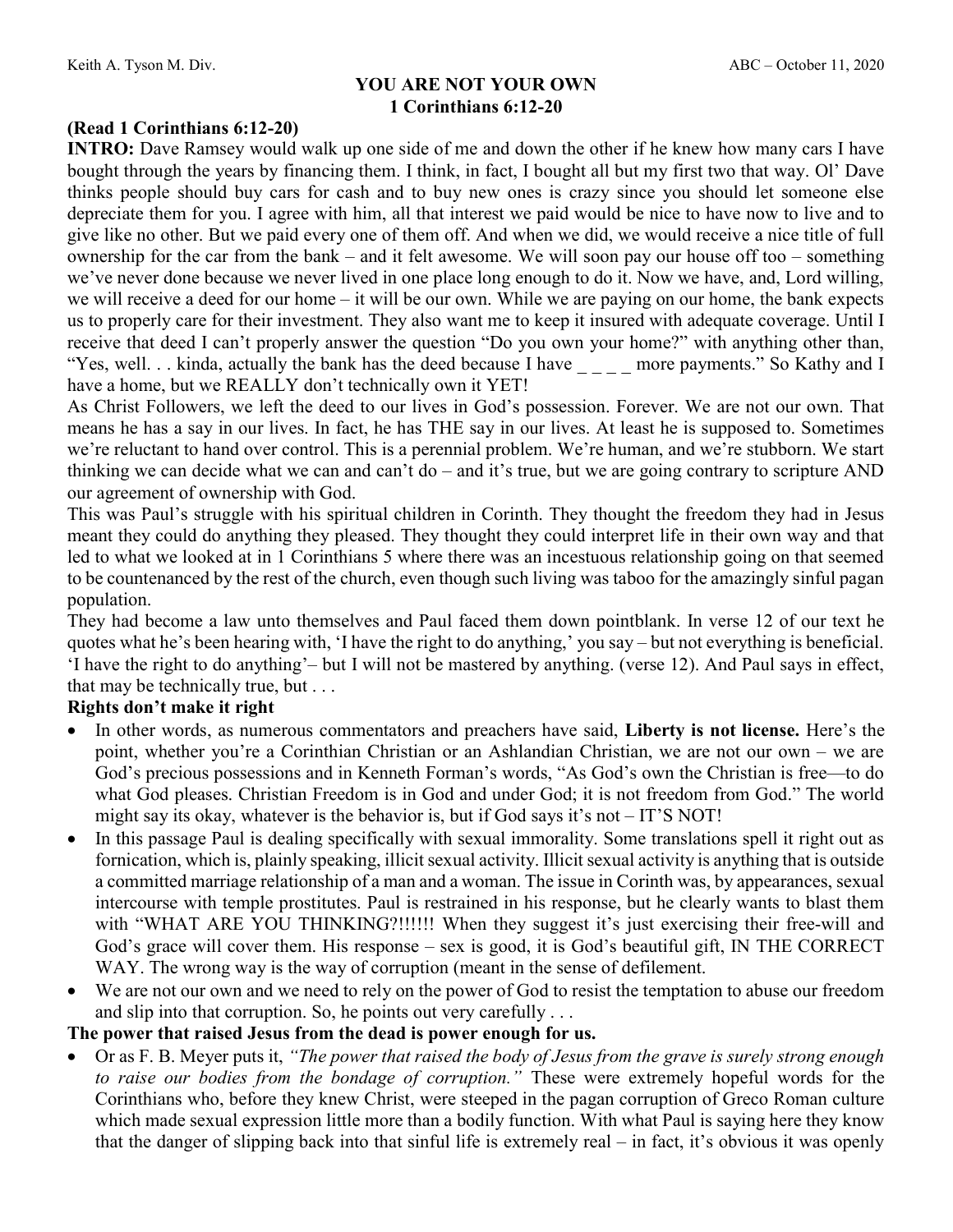happening. But there is hope for the one who has fallen and a promise, that with the help of the Holy Spirit, there is deliverance.

- And it's all through the power of the resurrection. The One who can bring the dead back to life even the one who had died with all the sin of humanity for all history absorbed into his soul, can certainly help the faithful Christ Follower to have victory over sin – even sexual sin with its seemingly irresistible and magnetic pull.
- Our bodies are intended for so much more than mindlessly submitting them to the temptation and ultimate dissolution and corruption of sexual dissipation. As I said before, sex is good. Christians are accused of being prudish and uptight about sex. We aren't, but we do know how used in the wrong way it can be destructive. How is it so? Well, in Paul's words, sexual immorality is:

Against one's own body Against one's own spirit Against the Holy Spirit Against God

 This is alleviated by keeping sex as God's wonderful gift to humanity in the proper God-given boundaries of a man and a woman in a sacred marriage relationship. This had been corrupted in Corinth, but, Paul shows unequivocally that Jesus's resurrection reveals the body is for much more than corruption. And with that in mind . . .

# Don't squander what God paid such a high price for

- Paul says FLEE from sexual immorality. (v18a) The NRSV says Shun fornication! The idea is to beat it hastily in the other direction when the temptation comes. Paul uses the strongest language when he asks and answers his own question, Shall I then take the members of Christ and unite them with a prostitute? Never! (v. 15b). He feels pretty strongly about it. That word "Never" is really tame compared to the near profanity Paul signified in the Greek word he actually used.
- Here's the point, God, by his Spirit, cannot be where such corruption is. We are a temple of the Holy Spirit. (v. 19) and in Gordon Fee's words, "As God's presence inhabited the Temple in Jerusalem, his Spirit inhabits the child of God." F. B. Meyer writes, "Be so filled with the Spirit of the risen Savior that the desires of the flesh shall have no fascination." And he goes on to suggest there are two laws if you are in doubt about what is wrong and what is right. 1) Keep from doing what threatens to become a master. 2) Keep from anything that might be stumbling block for another's Christian life.
- Make sure Christ is your master, and as you do you will be a picture of holiness for others to emulate.

Conclusion: Let me conclude with Gordon Fee's summary of his 15-20 pages of commentary on this passage in the NEW INTERNATIONAL COMMENTARY ON THE NEW TESTAMENT. It's a rather lengthy quote, but it sums up for me.

"Two points from this passage need to be emphasized in the contemporary church. First, in most Western cultures, where sexual mores have blatantly moved toward pagan standards, the doctrine of the sanctity of the body needs to be heard anew within the church. Sexual immorality is still sin, even though it has been justified under every conceivable rationalization. Those who take Scripture seriously are not prudes or legalists at this point; rather they recognize that God has purchased us for higher things. Our bodies belong to God through the redemption of the cross; and they are destined for resurrection. Part of the reason why Christians flee sexual immorality is that their bodies are for the Lord, who is to be honored in the deeds of the body as well as in all other behavior and attitudes.

Second, this passage needs to be heard again and again over against every encroachment of Hellenistic dualism that would negate the body in favor of the soul. God made us whole people; and in Christ he has redeemed us wholly. In the Christian view there is no dichotomy between body and spirit that either indulges the body because it is irrelevant or punishes it so as to purify the spirit. The pagan view of physical existence finds its way into Christian theology in a number of subtle ways, including the penchant on the part of some to "save souls" while caring little for people's material needs. The Christian creed, based on New Testament revelation, is not the immortality of the soul, but the resurrection of the body. That creed does not lead to crass materialism; rather it affirms a holistic view of redemption that is predicated in part on the doctrine of